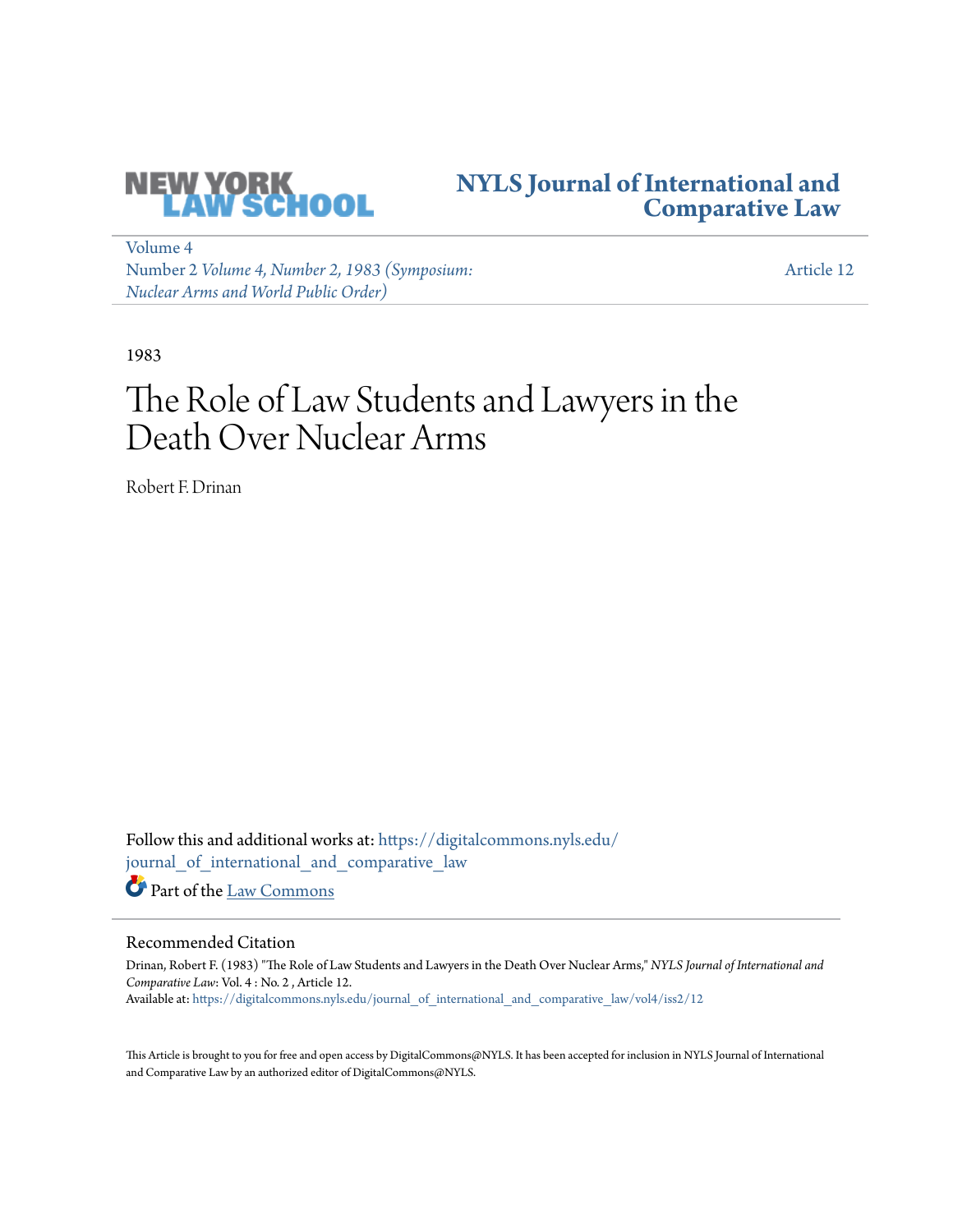### THE ROLE OF LAW STUDENTS AND LAWYERS **IN** THE **DEBATE** OVER **NUCLEAR** ARMS

#### *ROBERT F. DRINAN\**

Permit me to express our deepest thanks to Professor Myres Mc-Dougal. We stand in admiration of all of the things he has written. He is the one force which, more than anything else, has brought us together here.

I want to commend the students and the faculty of this fine law school. Just this morning **I** thought that if this symposium were happening in all of the law schools all over the country, we would have a moral revolution in the land.

Let me also commend Ambassador Smith, the architect of **SALT** I, for sharing his transcendent wisdom with us. He was kind enough to speak recently to my class on Arms Control and Disarmament at Georgetown University Law Center. He is one of the heroes of this conference and, truly, of Western culture.

This is a new moment for lawyers. We should note, however, that we are lagging in our concern about nuclear proliferation. Individuals and groups interested in social responsibility have been out in the forefront, struggling for the control of nuclear weapons.' Among these groups are some of the religious leaders of this country, especially the Catholic bishops.<sup>2</sup>

I was very proud to have played some small part in the statement issued by the American Bar Association in August **1982** in San Fran-

2. **A** committee of Roman Catholic bishops recently drafted a major statement on nuclear arms. On May 2, **1983,** the Roman Catholic bishops of the United States ratified the pastoral resolution **by** a resounding **238** to **9** votes. In the conclusion of the letter, the bishops stated: "In simple terms, we are saying that good ends, defending one's country, protecting freedom, etc., cannot justify immoral means, the use of weapons which kill indiscriminately and threaten whole societies. We feel that our world and nation are headed in the wrong direction." N.Y. Times, May 4, **1983,** § I, at 1, col. **5.** *See also J.* **CASTELLI, THE BISHOPS AND THE BoMB (1983).**

**<sup>\*</sup>** Professor of Law, Georgetown University Law Center; President, Americans for Democratic Action.

<sup>1. &</sup>quot;Twenty-six national organizations with a combined membership at **18** million have formed a coalition, (to be known as Citizens Against Nuclear War), to campaign for a reduction in nuclear arms." N.Y. Times, Oct. **17, 1982,** at 44, col. **3.** According to Terry Herndon, executive director of the National Education Association, the group would aim for a "bilateral, verifiable arms reduction with a freeze as a start." *Id. See also infra* **note 5.**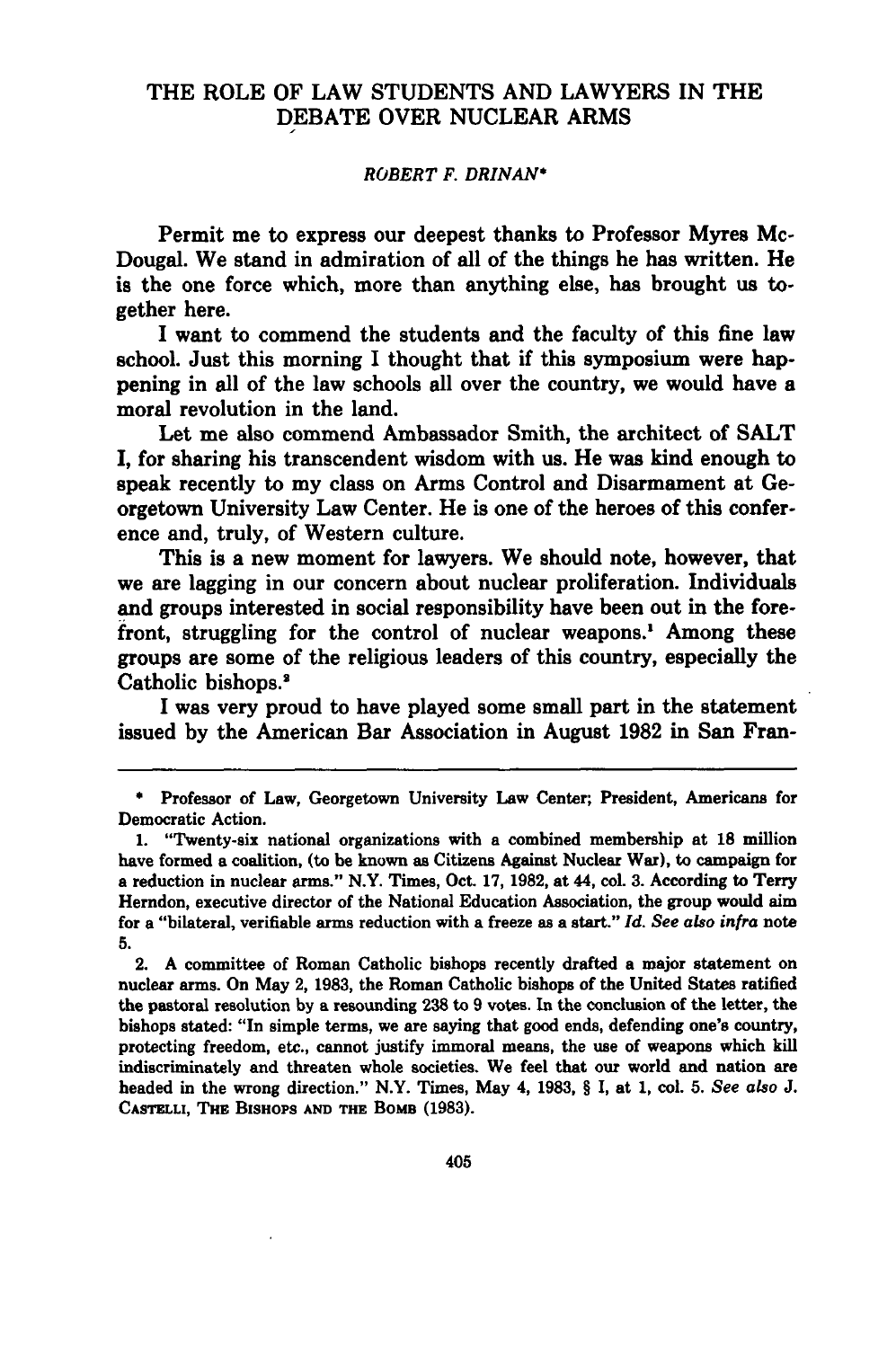cisco.3 It was the first time in twenty-seven years that the ABA spoke about the nuclear arms race. Although its position was not exactly world shattering, at least the American Bar Association recognized that the rule of law has to be extended to the area of arms control.

Law students everywhere are going to meet again on November **11, 1982** to focus on this topic in events orchestrated **by** the Union of Concerned Scientists.4 I think, furthermore, that on November 2, **1982,** something very important is going to happen. One-fourth to one-third of the electorate will have the opportunity to vote on the nuclear freeze.<sup>5</sup> I would assume that these voters would do more or less what Wisconsin did-approve the nuclear freeze **by** a vote of two or three to  $one.<sup>6</sup>$ 

We wonder more and more about this question: Could the nuclear arms race become the number one issue in the presidential race of 1984? **I** think that it could, if enough people are concerned and angry, and that, of course, could change the history of the world. This possibility was apparent when I was in New York City on June 12, **1982,** at the anti-nuclear demonstration.7 Speaking before **700,000** people was a

4. One year before, on November **11, 1981,** a teach-in on the threat of nuclear war was staged on **151** college campuses. The purpose of the program was to provide national awareness to the problems of nuclear war and to encourage multinational nuclear arms reduction. The two themes stressed most often were the common interests shared **by** both Soviet and United States citizens in limiting nuclear arms, and the concern that the Reagan Administration appears to believe that a limited nuclear war can be fought and won. N.Y. Times, Nov. 12, **1981,** at **A18,** col. **1.**

**5.** On Tuesday, November 2, **1982,** voters in **8** states and several major cities voted on a worldwide nuclear freeze resolution. Combined, the voters amounted to one-fourth of the nation's population. The resolution was defeated in only one state, Arizona, and in two small counties in Arkansas and Colorado. It was the largest referendum on a single issue in the nation's history.

The states of Massachusetts, Michigan, Montana, New Jersey, North Dakota, Oregon, Rhode Island and California passed the resolution. Joining them were the District of Columbia, Chicago, Philadelphia, Denver, New Haven and **25** smaller cities and counties. The purpose of the resolution was to pressure the Reagan Administration to reach an arms accord with the Soviet Union more quickly. N.Y. Times, Nov. 4, **1982,** at **A22,** col. 4.

**6.** Seventy-six percent of the voters in that state voted for a "material nuclear weapons moratorium and reduction, with suitable verification," between the United States and the Soviet Union. N.Y. Times, Sept. **16, 1982,** at **B17,** col. **1.**

**7.** "The demonstration was far larger than any during the antiwar movement of the late 1960's and early 70's, and was possibly the largest ever in the city. The organizers said that it was the biggest disarmament gathering in the nation's history." The rally, which started in Dag Hammarskjold Plaza and proceeded to the Great Lawn in Central

**<sup>3.</sup>** The ABA's House of Delegates passed a resolution calling for "serious negotiations to end the nuclear arms race" and an end "to conduct and rhetoric that invite nuclear confrontation." The resolution, however, was not meant to endorse either a nuclear freeze or a unilateral nuclear disarmament. N.Y. Times, Aug. **11, 1982,** at **All,** col. **5.**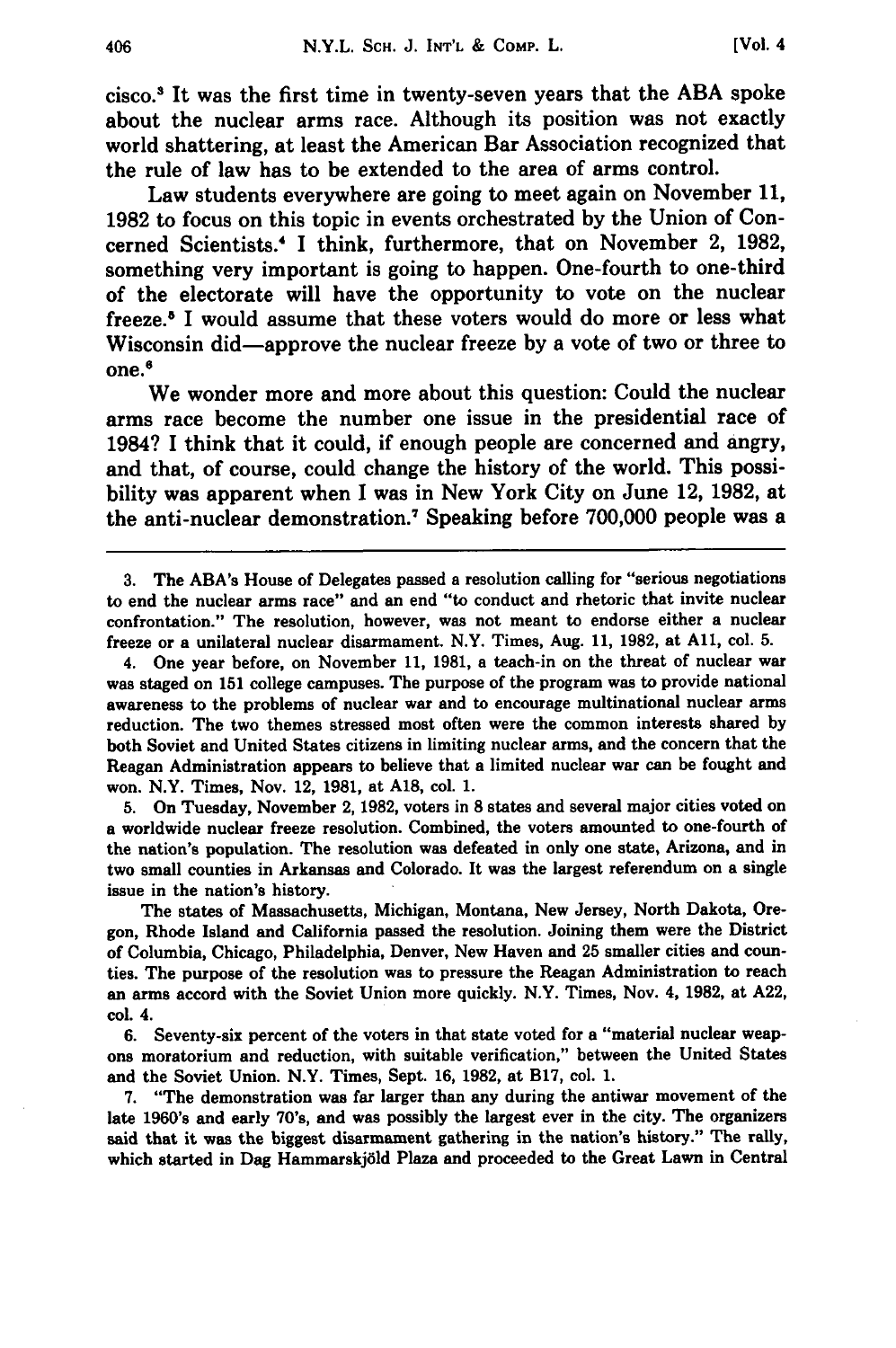thrilling experience. It was the largest demonstration in the history of the country and paralleled demonstrations which, as you know, have been going on all over Europe.<sup>8</sup>

Allow me to make thres points with regard to the nuclear debate and the role of lawyers in this debate. First, let us touch on some of the victories which we have had in the area of arms control. Second, let us look at what might happen in the future and what part lawyers can play. Third, and most important, let us discuss what law students and lawyers should do in the immediate future about the nuclear arms race.

**I** think that guilt is building in America on this question. It is perceptible among students, among others and particularly among church leaders. Jonathan Schell has taught us to be frightened, ashamed and terrified.<sup>9</sup> The nuclear freeze movement came about because the people saw that the Reagan Administration was doing virtually nothing to control nuclear weapons. The nuclear freeze concept, though, is still very ambiguous and very indefinite.

What is the future of the freeze? Although **I** recently wrote a book entitled *Beyond the Nuclear Freeze, °* even I do not know precisely what to recommend to you. That is why this conference is more important than you may realize; lawyers, and the rest of us, do not know what the next step is.

In the light of this fact, we should go back and ask ourselves where arms control advocates have succeeded in the past. The United States signed the Test Ban Treaty." People were horrified in the 1950's that the United States was detonating nuclear weapons in the atmosphere. I recall a story that Dr. Jerome Weisner, then-president of MIT, told about his conversations with President Kennedy when he was his science advisor. During that period, women were constantly demonstrating outside of the White House against the possible presence of strontium in the milk of their children.<sup>12</sup> President Kennedy made Dr. Weisner aware of the demonstrations on more than one occasion. Both of them knew that the mothers were increasing the pressure and that

Park, was to mark the United Nations Second Special Session on Disarmament, which had just begun. N.Y. Times, June 13, **1982,** at **Al,** col. 2.

*<sup>8.</sup>* See, e.g., N.Y. Times, June **8, 1982,** at 2, col. 4 (rally in Hyde Park, London where British citizens demonstrated against nuclear weapons).

**<sup>9.</sup>** J. **SCHELL, THE FATE OF THE EARTH (1982).**

**<sup>10.</sup>** R. **DRINAN, BEYOND THE NUCLEAR FREEZE (1983).**

**<sup>11.</sup>** Treaty Banning Nuclear Weapons Tests in the Atmosphere, in Outer Space and Under Water (Test Ban Treaty), Aug. **5, 1963,** 14 **U.S.T. 1313, T.I.A.S.** No. 5433, 480 **U.N.T.S.** 43.

<sup>12.</sup> *See* N.Y. Times, Nov. **25, 1961,** at 2, col. 2; *id.,* **June** 4, **1963,** at **9,** col. **1;** *id.,* May **8, 1963,** at **17,** col. **1.**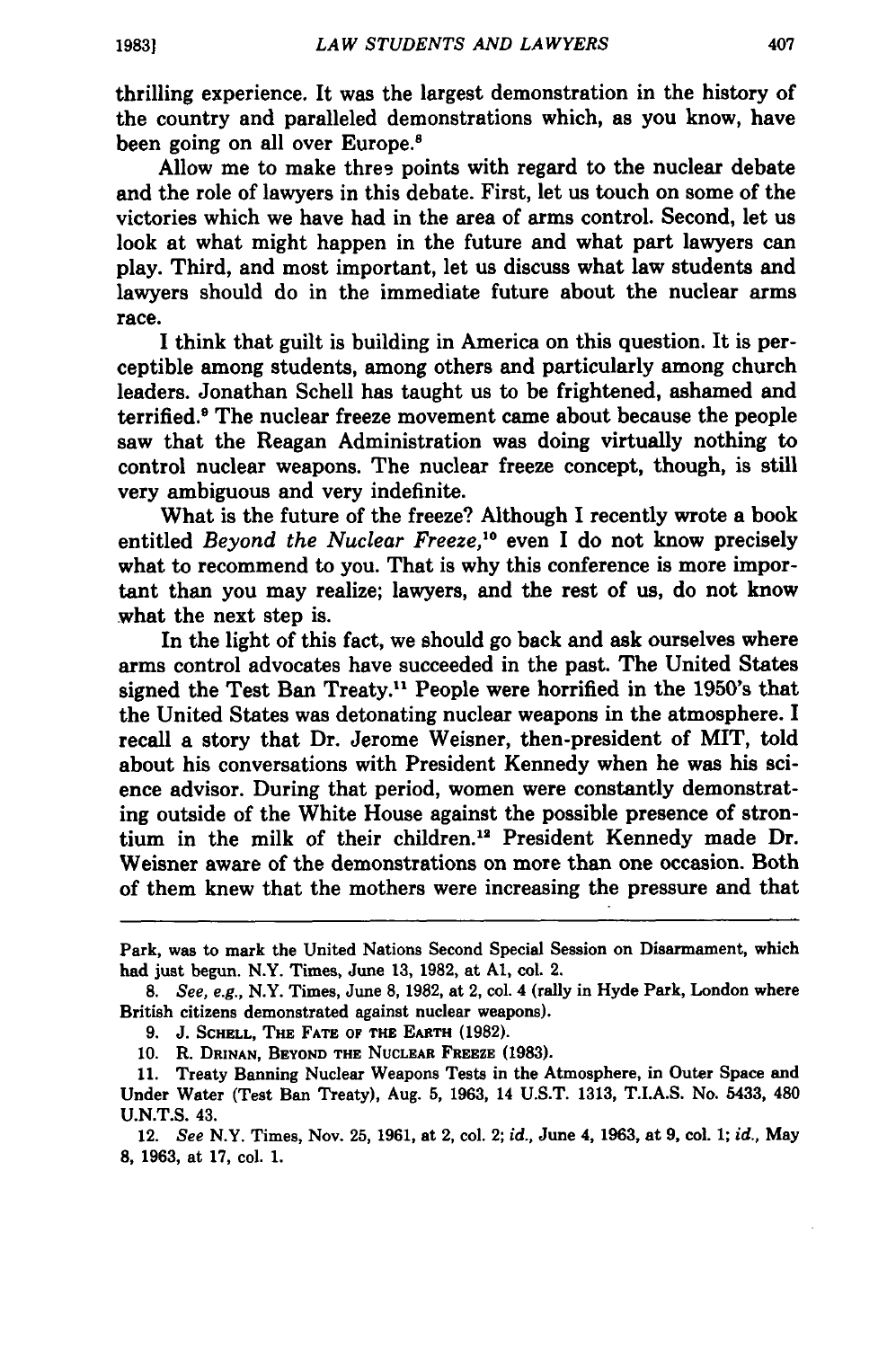all over the world people were disturbed about the explosions in the Pacific, in New Mexico and in Nevada. Eventually, President Kennedy signed the Test Ban Treaty.

Unfortunately, the treaty did not go far enough. It did not ban underground testing.13 It is my understanding that every administration up to that of President Reagan has been in favor of a comprehensive ban on all nuclear testing.

The nuclear arms problem is without doubt the greatest moral issue in the history of the world. Obviously, it is going to be solved **by** law. Consequently, it is up to the lawyers to devise a system **by** which treaties and other international covenants can prevent a holocaust. In addition, somehow the United States, which initiated nuclear warfare, has to stop it.

I commend to you something that Henry Stimpson wrote many years ago to President Truman. Stimpson was the Secretary of War, and he predicted that something dreadful could happen if the United States went forward with the nuclear weapon. Stimpson, in a long letter to Harry Truman, urged that we should trust the other side. He wrote that if the United States does not trust the Soviet Union, that nation would obtain the nuclear weapon. Stimpson was right; the Soviet Union obtained nuclear weapons sooner than was anticipated-in 1949.<sup>14</sup> Ever since that time, the two superpowers have been scorpions in a bottle.

The United States developed the H-bomb.<sup>15</sup> I think we should note in all candor that the United States developed mutual assured destruction or MAD. The United States was the first to develop the concept of massive retaliation. The United States has been a leader, with a few exceptions, in nuclear escalation.

The second victory of arms control advocates was regarding the deployment of the anti-ballistic missile. I recall that in the 1960's the Pentagon wanted to put ABMs in a community in Massachusetts.<sup>16</sup>

**15.** *Id.* at **79, 105.** The 1949 detonation of the first Soviet atomic explosive led the United States to develop a much more powerful weapon; the hydrogen bomb, which was a thermonuclear device. The first United States H-bomb was exploded in November **1952;** the corresponding Soviet test took place a few months later. *Id.*

**16.** N.Y. Times, June **15, 1968,** at **19,** col. **6.**

**<sup>13.</sup>** *See supra* note **11.** The treaty banned testing in the atmosphere, outer space and under water. *Id.*

<sup>14.</sup> From 1945 until 1949, the United States had a monopoly of nuclear weapons. **By** 1949, the United States arsenal consisted of approximately 100-200 bombs. In 1949, the Soviets detonated their first atomic explosive. During the early 1950's, the Soviet Union had to rely on a relatively small number of **TU-4** and Badger bombers, which could reach the United States from Soviet bases but could not then return home. **THE HARVARD** Nu-**CLEAR STUDY GROUP, LIVING WITH NUCLEAR WEAPONS 79 (1983).**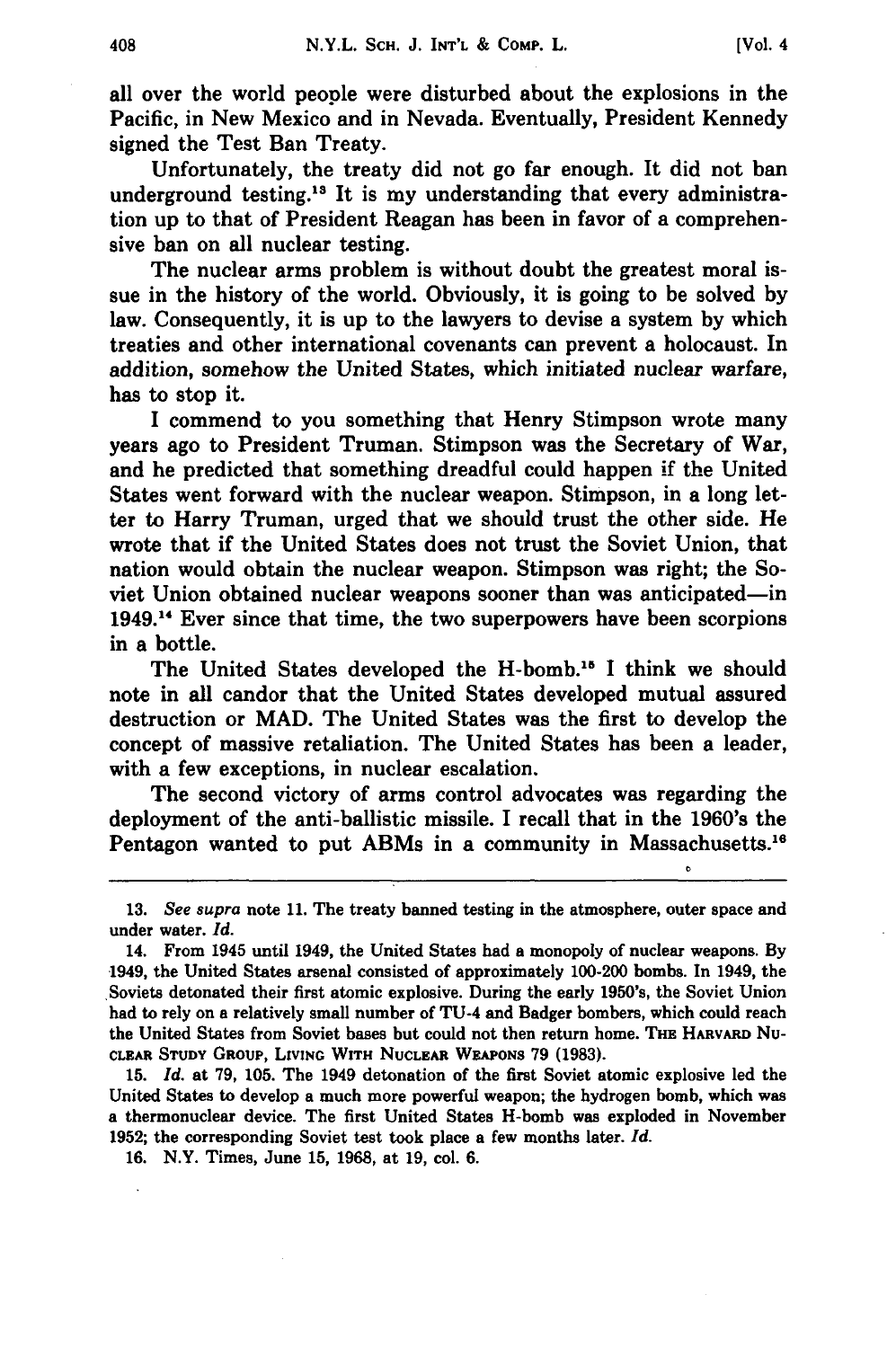409

The people of that community rose up and made it very clear that the ABM was not going to be located in their community.<sup>17</sup> All over the country, other people rebelled against the ABM.18 The Congress, in effect, refused to fund it, and President Nixon went forward with **SALT** I. With Ambassador Smith's help, **SALT** I came about.

It seems to me that we have to go back and note that the "people" were involved in the two occasions when something important came about in the field of nuclear arms control. We should, therefore, be delighted that the "people" are once again involved with the nuclear freeze movement. **I** cannot predict what is going to happen to the freeze. **All** I know is that people, working together, can bring about change. If enough people understand the hideousness of nuclear war, then something might happen at the national and international levels. **I** feel certain that President Reagan understands this possibility because he sought to undermine the motivation of those who believe in the nuclear freeze. He indicated that these people are being manipulated, not **by** good Americans, but **by** people on the other side. " This allegation **by** the President is particularly unfortunate. It is a statement that harkens back to the McCarthy era. The President's assault on the nuclear freeze movement, and on the integrity of those who believe in it, may be the best thing that ever happened to the movement.

After the invasion of Afghanistan, President Carter withdrew his support for **SALT** 11.20 **I** think that history may record that President Carter's withdrawal was a mistake. Perhaps he did not have the votes for **SALT** II in the Senate. Perhaps his motivation was political since Mr. Reagan was campaigning throughout **1980** on the proposition that **SALT II** was fatally flawed."' In any event, it is to be hoped that **SALT** II is still a viable option. **I** am inclined to think that the nuclear freeze, however desirable, is far less desirable than the ratification of **SALT II.** After all, Brezhnev signed **SALT IL.2** What do you think the Kremlin's reaction has been to the United States walking away from an agreement reached after what had to be much anguish on the part of the

Ń

**<sup>17.</sup>** See, e.g., N.Y. Times, Feb. **6, 1969,** at **1,** col. **7.**

**<sup>18.</sup>** N.Y. Times, Mar. **7, 1969,** at **39,** col. **1.**

**<sup>19.</sup>** Addressing a gathering of five veterans' groups in Columbus, Ohio, President Reagan criticized the National Movement for a Freeze on Nuclear Weapons as a group of "honest and sincere people" who want peace, but who were being manipulated **by** "some who want the weakening of America." N.Y. Times, Oct. **5, 1982,** at **A22, col. 1.**

<sup>20.</sup> N.Y. Times, Jan. **3, 1980,** at **Al,** col. **6.**

<sup>21.</sup> N.Y. Times, Mar. **18, 1980,** at B8, col. **1.**

<sup>22.</sup> On June **18, 1979,** after six years of negotiations, President Carter and Leonid Brezhnev signed an arms control treaty. President Carter returned to the United States immediately to attempt to get congressional approval for the treaty. N.Y. Times, June **19, 1979,** at **Al,** col. **6.**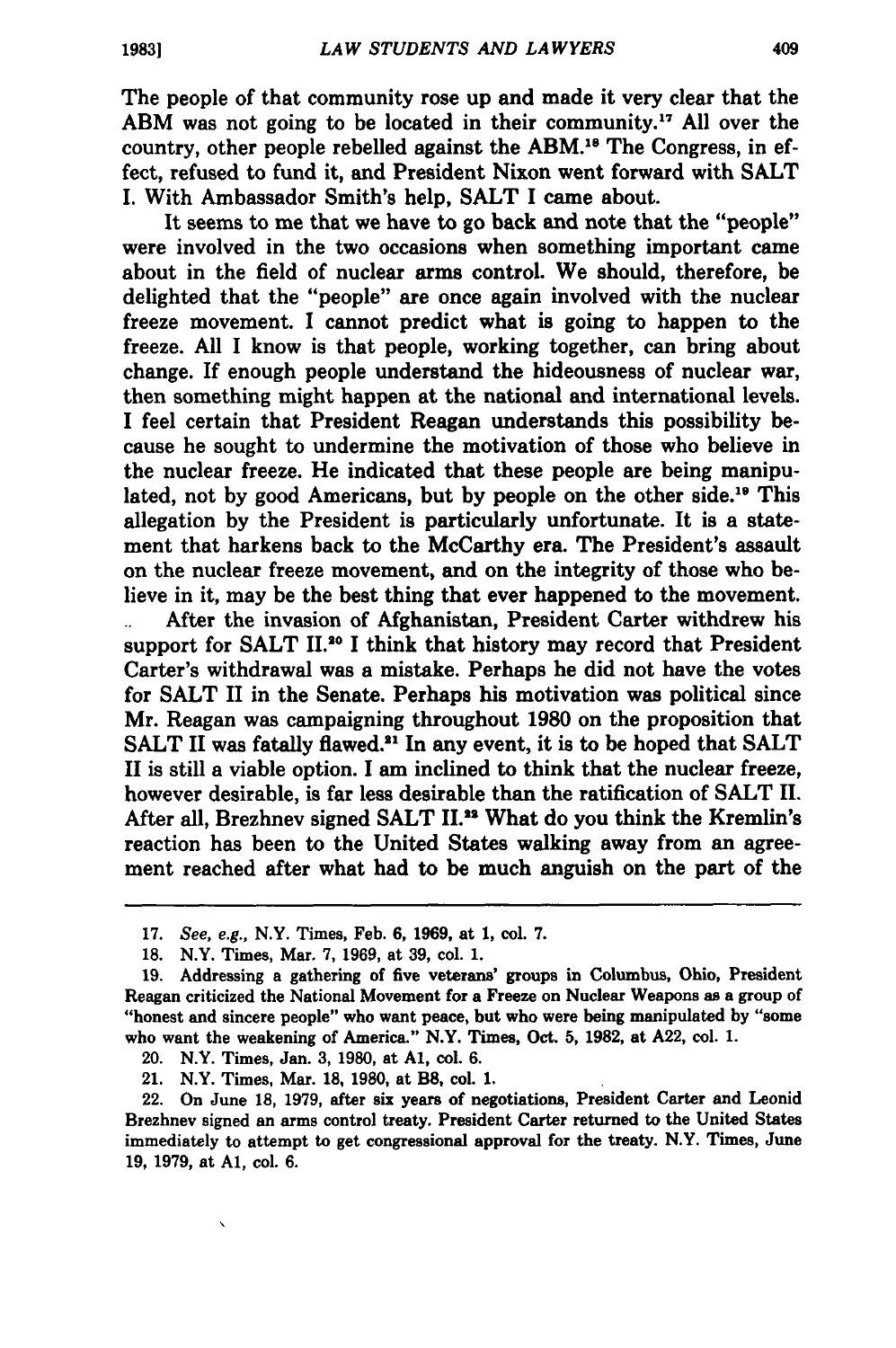$\lambda$ 

Soviet Politburo? How can we expect trust from the other side when we walked away from an agreement that was hammered out over a period of six years **by** both Democratic and Republican administrations?

So we come to the key question: Is the nuclear freeze a good idea? It is a good idea in the sense that it is the only idea around--it is the only game in town. The Council for a Livable World, Common Cause and many other public interest lobbies are heavily involved with the nuclear freeze issue. Nuclear disarmament is the number one priority of Common Cause. Is the nuclear freeze the only viable option? The freeze failed in the House by two votes.<sup>23</sup> It never got out of the Foreign Relations Committee of the United States Senate. What should the next step be?

I would urge all law students to become very knowledgeable in this area. You should know whether or not you favor START. It seems to me that START is a very inadequate concept. In any comparison between SALT II, the freeze and START, START comes out a distant third.

Despite the present mood of profound discouragement, **I** think that we, as lawyers, should be hopeful that a victory is possible. Mankind scored a victory when it abolished chemical and biological warfare. Once again, it was the revulsion of mankind after World War **I** that abolished these hideous weapons. Humanity in the 1920's formed an international convention banning biological and chemical devices forever.<sup>24</sup> Recently, the Reagan Administration asked the Congress to appropriate \$54 million for the production of biological and chemical devices-a practice abandoned by the United States in 1969.<sup>25</sup> The Senate went along, but the House did not.<sup>26</sup> The question will again be

**26.** The Senate, **by** a vote of 49 to 45, approved a \$54 million allocation to produce chemical weapons. **128 CONG. REC. S5198-5212** (daily ed. May **13, 1982).** The House,

**<sup>23.</sup> By** a vote of 204 to 202, the House of Representatives rejected a call for an immediate freeze in Soviet and American nuclear arsenals. Instead, an alternative arms-reduction resolution, favored **by** the Reagan Administration, was approved. The substitute measure called for cuts in strategic forces, followed **by** a freeze. **128 CONG.** REc. **H5339-59** (daily ed. Aug. **5, 1982)** (debate and vote on nuclear freeze).

<sup>24.</sup> Protocol for the Prohibition of the Use in War of Asphyxiating, Poisonous or Other Gases, and of Bacteriological Methods of Warfare, June **17, 1925, 26 U.S.T. 571, T.I.A.S.** No. **8061,** 94 **L.N.T.S. 65.**

**<sup>25.</sup>** In **1969,** President Nixon renounced the use of chemical weapons as well as biological weapons. He also ordered the production of chemical and biological weapons ceased. Since that time, several Congresses and Administrations have denied Pentagon requests that the United States resume production of chemical weapons. Small amounts of money had, however, been allotted to research and development. The Reagan Administration contends that chemical weapons are necessary to deter what intelligence agencies have reported **to** be the Soviet Union's large chemical warfare capability. N.Y. Times, Jan. **15, 1982,** at **Al,** col. **1.**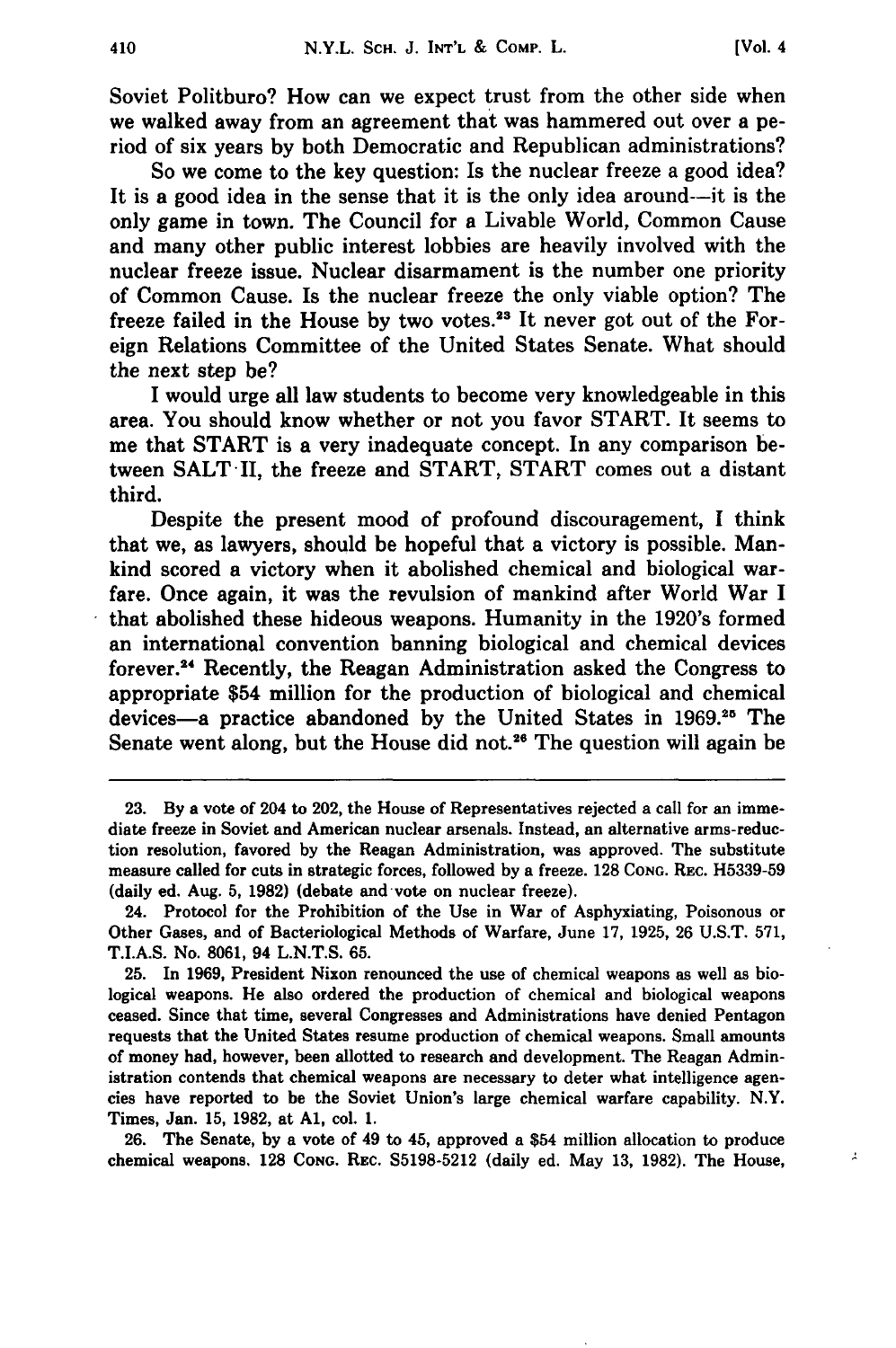raised in the next Congress<sup>27</sup> since the Administration insists that the United States must have an arsenal of biological and chemical weapons as a deterrent to the other side. The Administration has consistently stated that these devices are being used **by** the Soviets in Afghanistan and elsewhere.<sup>28</sup> Even if that is true, and it may be, I do not feel that the United States should return to something that mankind had abolished as being an immoral method of conducting warfare.

Another question to which law students must devote their attention is the issue of the United States banning the first-use of nuclear weapons. In the Spring 1982 issue of *Foreign Affairs*,<sup>29</sup> four eminent foreign policy experts, including Ambassador Smith, set forth the thesis that the United States should forego the first-use of atomic devices.<sup>30</sup> The adoption of such a policy would, of course, reverse a longstanding commitment **by** the United States to use nuclear devices should this become necessary as a result of a conventional attack on members of **NATO."1 If** the United States did abandon its commitment to the first-use of nuclear weapons, it would have to calculate very carefully the necessary increase in the strength of American and **NATO** conventional forces in Europe.

Let me pull this matter together **by** stating that the United States was the prime mover in initiating nuclear war. The United States invented the bomb, used the bomb, escalated the arms race, invented the triad and created the process of "MIRVing" the bombs. The United States, in addition, now has the cruise missile, while the Soviet Union is five or ten years away from the possession of that weapon. **A** momentous decision will be made **by** the United States if it deploys some **8,000** cruise missiles in Europe. The Soviet Union is desperate for some method **by** which it can persuade the United States to withdraw the cruise missile. This missile is not strategic and consequently, is not involved in the **SALT** process.

It is impossible to predict with any accuracy what might happen in a world where five or more nations possess **50,000** nuclear weapons. Let us, nonetheless, look at some possible scenarios. Obviously, everyone

however, **by** a vote of **251** to **159,** barred funds for starting production of binary chemical weapons. **128** CoNG. Rzc. H4498-4503 (daily ed. July 22, **1982).**

**<sup>27.</sup>** Subsequent to the writing of this article, the House again voted to prohibit the Reagan Administration from starting production on a new form of chemical weapons. **129 CONG.** REC. H4000-4015 (daily ed. June **15, 1983).**

**<sup>28.</sup>** *See* N.Y. Times, Sept. **15, 1982,** at **Al,** col. **5;** *see also id.* Nov. 24, **1982,** § **3,** at **1,** col. 4.

**<sup>29.</sup>** Bundy, Kennan, McNamara **&** Smith, *Nuclear Weapons and the Atlantic Alliance,* **60 FOREIGN AFF.** 754 **(1982).**

**<sup>30.</sup>** *Id.*

**<sup>31.</sup>** *Id.*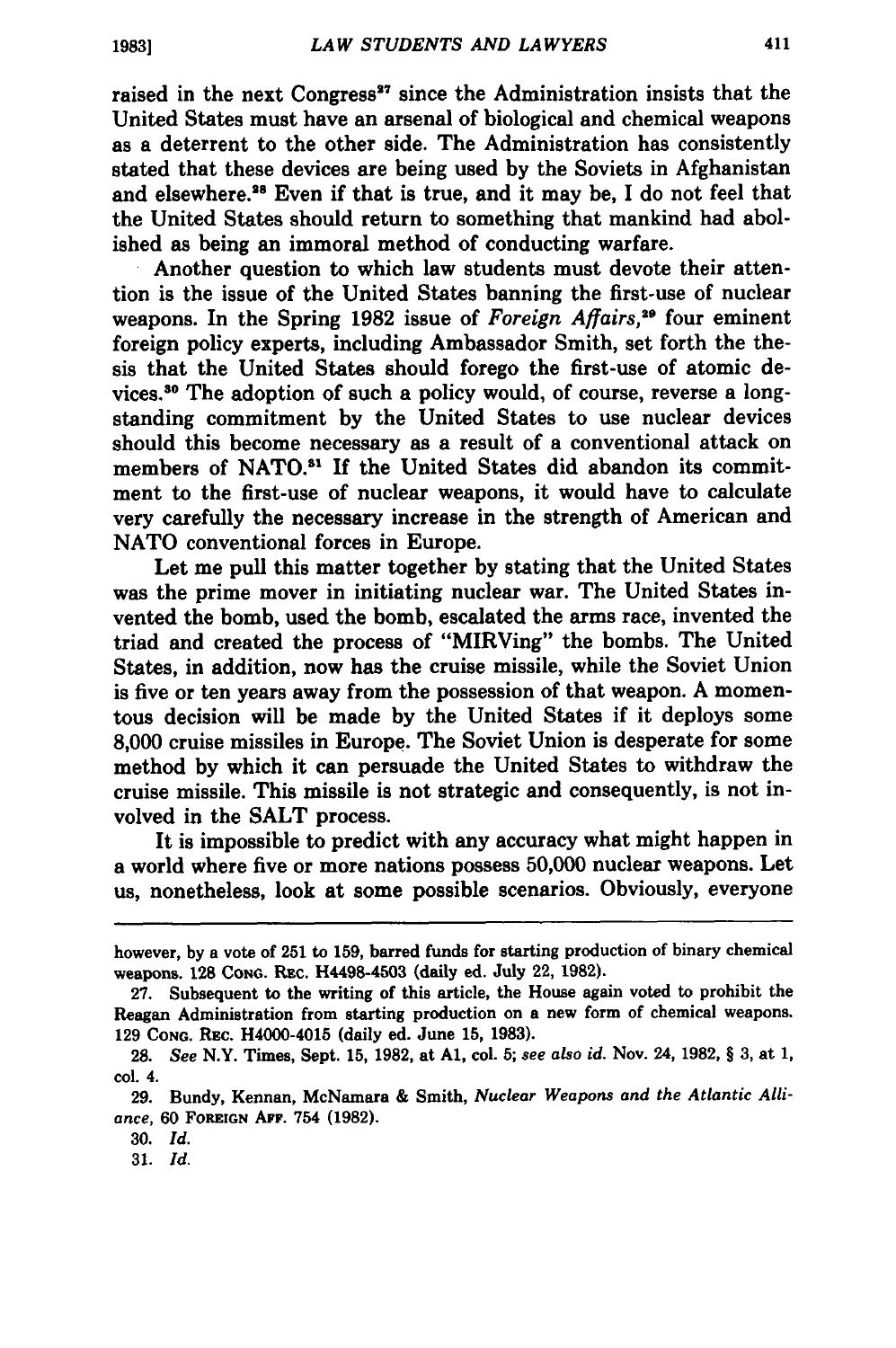hopes that the status quo, in terms of nuclear stability, will continue. The professionals assert that we have had peace for the thirty-seven years of the nuclear age and predict that this peace will continue. Indeed, many experts state that the relatively long period of peace in Europe since the end of World War II is attributable to the deterrent effect of nuclear weapons possessed by each of the superpowers.<sup>32</sup> The dream of nuclear stability might, however, at any moment turn into a nightmare. Jonathan Schell once again has reminded us that we cannot really hope for peace by a continuation of the status quo.<sup>33</sup>

Furthermore, the continuation of the present situation involves basic moral issues. Is it right to hold the other side hostage? Is it right to say that we are going to wipe out **257** cities in the Soviet Union if they attack us? The proponents of the nuclear freeze recognize that they do not have all of the answers to these questions, but simply propose that there be a mutual and verifiable freeze on the deployment and development of all nuclear devices.

**A** second possible scenario could involve the congressional defunding of all nuclear weapons. This type of congressional action is what brought about the end of the Vietnam War. If the American people become increasingly angry over the nuclear situation, a defunding of the nuclear arsenal possessed **by** the United States could be a possibility. Congress could simply attach a rider to an appropriation bill mandating that not a single dollar be used for nuclear weapons. The bill would, in all probability, be vetoed; Congress would need two-thirds of both houses to defund nuclear weapons. Even the most vehement nuclear pacifist might not want this particular scenario to develop.

The funding of nuclear weapons might become a political question. It is conceivable that one party in the presidential elections in 1984 could commit itself to the termination of all nuclear weapons. The American people, in fact, might well approve of that position. The Harris poll in June **1982** found that the American people, **by** a proportion of three-to-one, desire to eliminate all nuclear weapons.<sup>34</sup>

**A** third scenario involves the possible renunciation **by** the Soviet Union of nuclear war. In the world after Brezhnev, the Kremlin might come to the conclusion that it cannot possibly keep up with the United States. The Soviet leaders know that the window of vulnerability does not exist and that the United States is mounting its nuclear weapons in ways with which the Soviet Union could hardly compete. The Soviet

**<sup>32.</sup>** *See, e.g.,* Kaiser, Leber, Mertes **&** Schulze, *Nuclear Weapons and The Preservation of Peace,* **61 FOREIGN AFF. 1157 (1982).**

**<sup>33.</sup> J. SCHELL, FATE OF THE EARTH (1982).**

<sup>34.</sup> For a discussion of the role of public opinion in the nuclear debate, see **THE** HARVARD NUCLEAR STUDY GROUP, LIVING WITH NUCLEAR WEAPONS 6-11 (1983).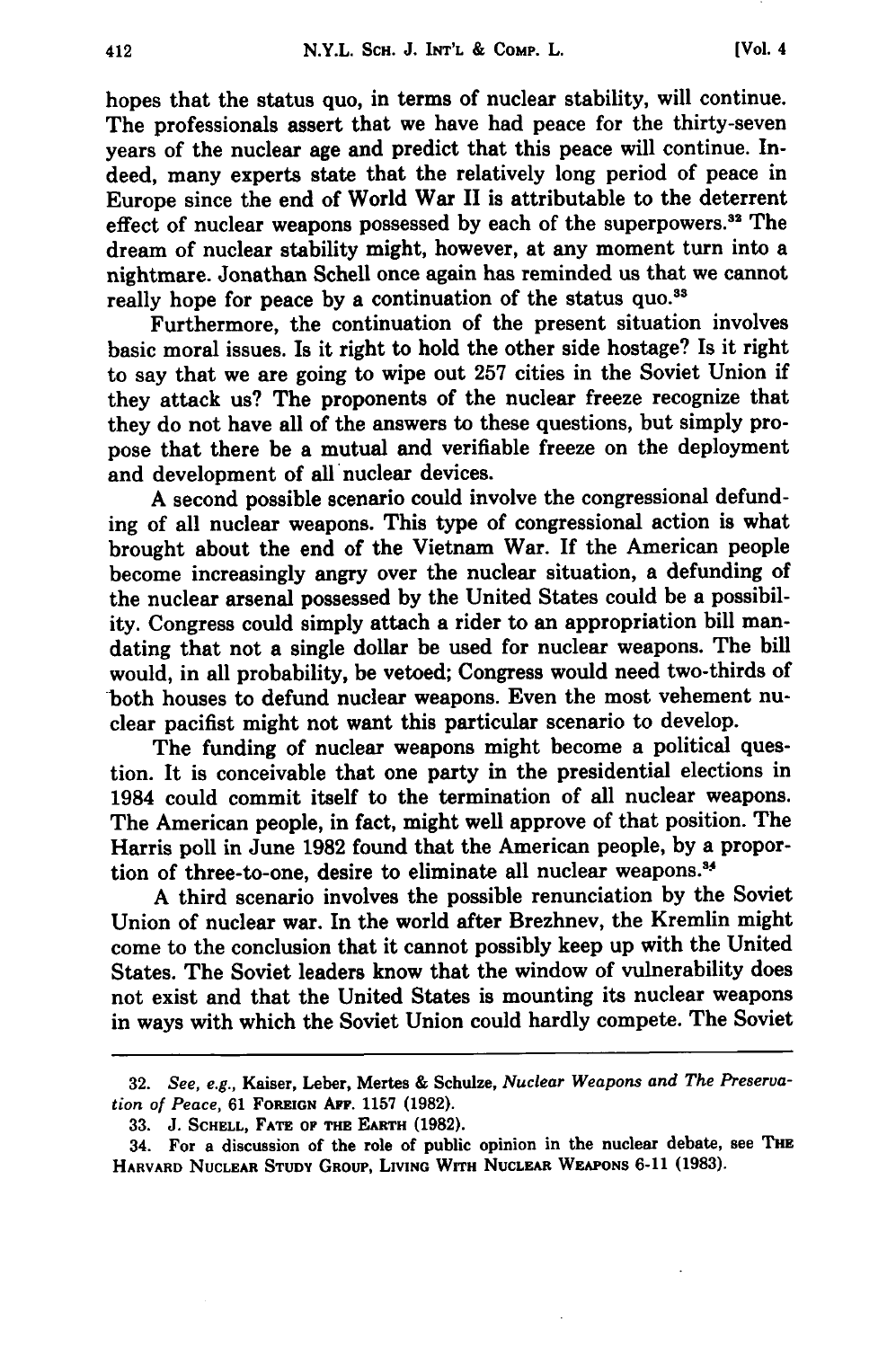leaders might conclude that if they want to remain in power, their only way to achieve that result would be to renounce nuclear weapons. The leaders of the Soviet Union could then claim a tremendous propaganda victory.

Another scenario involves a nuclear cataclysm. The American people are absolutely riddled with fear and guilt about this possibility. The nuclear cataclysm could easily happen **by** miscalculation, **by** a computer malfunction or **by** a simple mistake.

Suppose that the United States detonated a series of bombs and killed 200 million Russians. For the rest of human history, the United States would be remembered as a nation of barbarians. The United States, history would record, killed 200 million people! When a nation is even capable of that, should there not be a basic reconsideration of what that nation stands for? Suppose, on the other hand, that the Soviet Union killed 100 million Americans. Suppose that we did not retaliate for some reason. This nation would be reduced to feudalism. Is anything worth that risk? George Kennan has told us repeatedly that there is nothing in the entire world which is worth the risk of allowing this particular scenario to happen.<sup>35</sup>

A fifth scenario would involve massive civil disobedience in the United States. Could something like the freedom movement be initiated by those who desire to avoid a nuclear holocaust? Blacks who refused to go to the back of the bus brought about a moral revolution in this nation. Could nuclear pacifists mount such a campaign of massive civil disobedience? Could people who are opposed to nuclear weapons proclaim that they agree with Thoreau who said "dissent without civil disobedience is consent"?<sup>36</sup>

A last scenario would involve the development of a policy by the United States which would be designed to contain communism, but would accomplish it in an entirely different way. It would be a policy in conformity with the words of the late Pope Paul VI, that the modern word for peace is development. The United States would evolve policies which would feed 800 million people who are chronically malnourished. The United States would provide for those 2 billion new people who will be added to the present world population of 4.2 billion in the

**<sup>35.</sup>** George F. Kennan, Professor Emeritus at the Institute for Advanced Study at Princeton University, was United States Ambassador to the Soviet Union in 1952 and to Yugoslavia from **1961-63.** He has authored several books on United States foreign policy, including **AMERICAN DIPLOMACY: NINETEEN HUNDRED** TO **NINETEEN FIFTY (1969);** THE **CLOUD OF DANGER: CURRENT REALITIES** OF **AMERICAN FOREIGN POLICY (1977); MEMOIRS: NINETEEN FIFTY TO NINETEEN SIXTY-THREE (1972)** and **SOvIET-AMERICAN RELATIONS,** 1917-1920 **(1958).**

**<sup>36.</sup>** *See* H.D. **THOREAU, WALDEN** and CIVIL **DISOBEDIENCE (0.** Thomas ed. **1966).**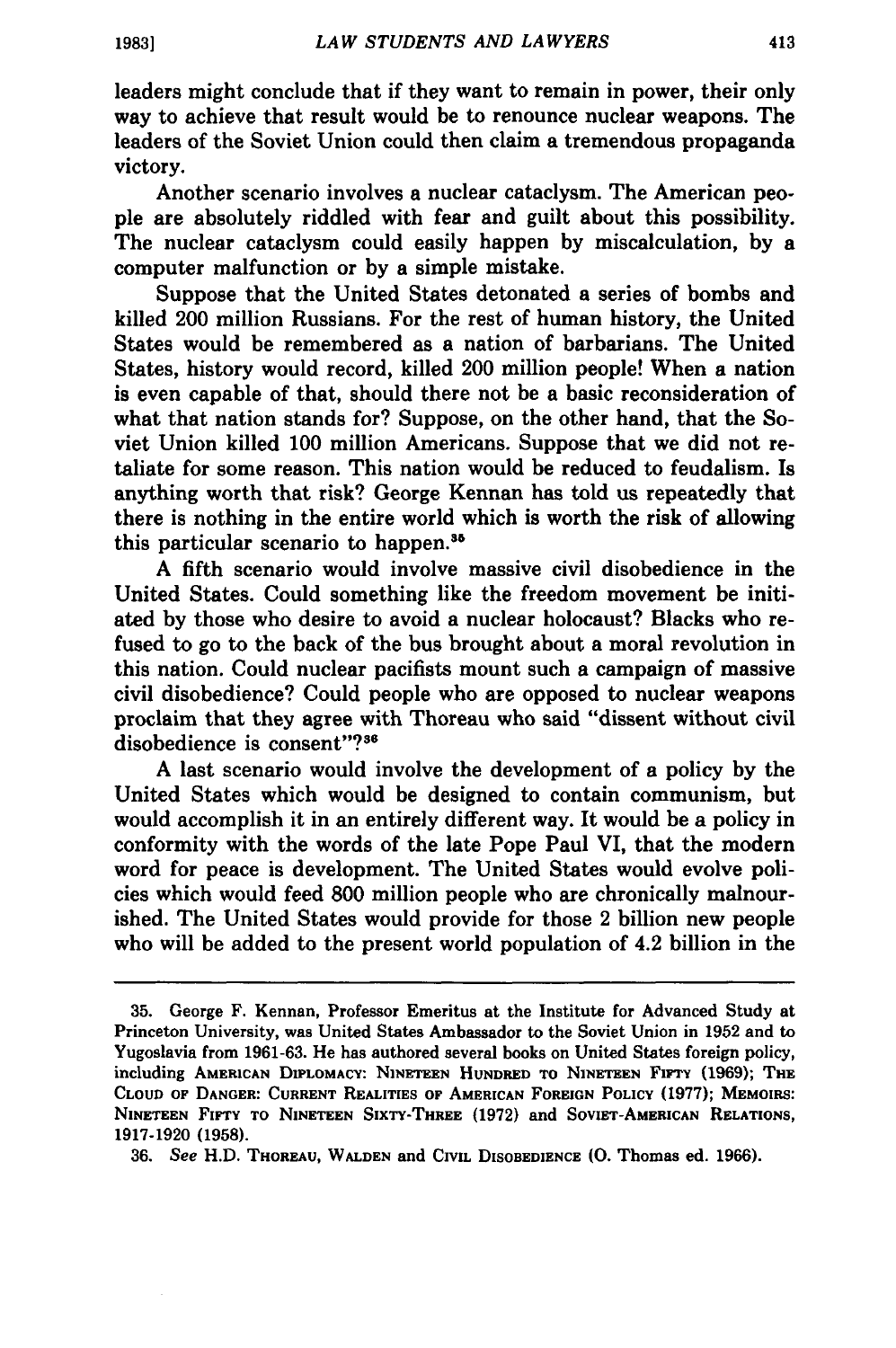next seventeen years. The United States, in other words, would evolve a policy which would be designed to bring all of the people in the underdeveloped world to us rather than allow them to be attracted to the other side. This policy would be humanitarian and would coincide with the aims of President Carter, who said these words to the United Nations in 1977: "Last year the nations of the world spent more than **60** times as much equipping each soldier as we did educating each child."<sup>37</sup>

Everybody knows that mankind spends over \$600 billion a year on arms, almost \$2 billion a day. It is well known that the United States deserves much of the blame for this arms race. It is well known that the arms race has impoverished the poor and that one of the fundamental reasons for poverty, malnutrition and illiteracy in the Third World is the arms race.<sup>38</sup>

Let me come to my third and most important point: What should lawyers do? Once again, I wish I had the ten commandments here for you. I would urge, first of all, that you know whatever law exists with respect to the nuclear arms race. You have heard at this symposium arguments about the present state of international law on nuclear weapons. I urge you to understand the implications of the *Shimoda <sup>9</sup>* decision, in which a district court in Tokyo held in **1963** that the bombing of Hiroshima did in fact violate international law. That result is contrary to the *Lotus<sup>40</sup>* decision of the Permanent Court of International Justice. The *Lotus* decision apparently is the law that is set forth in the manuals of the United States military services.<sup>41</sup>

I was humiliated when the United States in November of **1961** voted the wrong way, in my judgment, in the United Nations.42 The

*The General Assembly,*

 $\sim$   $\sim$   $\sim$ 1. Declares that:

**<sup>37.</sup>** N.Y. Times, Oct. 5, **1977,** at A12, col. 1.

**<sup>38.</sup>** *See* Thorsson, *Study on Disarmament and Development,* **38 BULL.** OF **THE ATOMIC** Sci. 41 **(1982).**

**<sup>39.</sup>** Judgment of Dec. 7, 1963, District Court of Tokyo, *translated into English and reprinted in full in* **8 JAP. ANN. INT'L** L. 212 (1964).

<sup>40.</sup> S.S. Lotus (Fr. v. Turk.), **1927** P.C.I.J., ser. A, No. 10-ser. C, No. **13-11,** at 343 (Judgment of Sept. 7).

<sup>41.</sup> *See* Weston, The Des Moines Register, Mar. **27, 1982,** (Opinion), at 1. "There is at present no rule of international law expressly prohibiting states from the use of nuclear weapons in warfare. In the absence of any express prohibition, the use of nuclear weapons against enemy combatants and other military objectives, is permitted." (quoting from Article **613,** United States Naval Instructions of **1955).**

<sup>42.</sup> Declaration on the Prohibition of the Use of Nuclear and Thermo-Nuclear Weapons, G.A. Res. **1653** (XVI), **16(1)** U.N. GAOR Supp. (No. **17)** at 4, U.N. Doc. A/5100 **(1962).** The resolution states in part: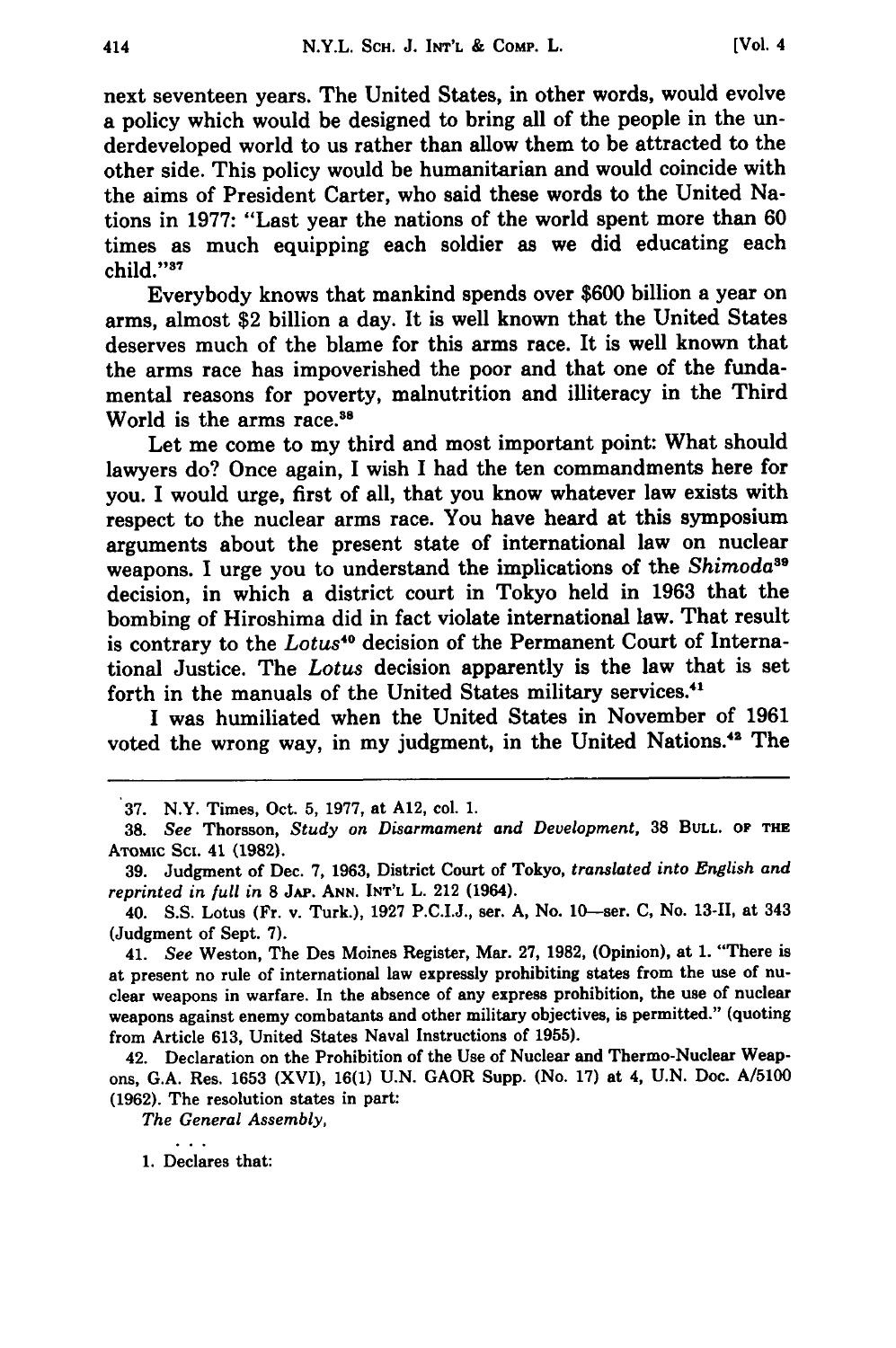question before the General Assembly was whether nuclear war violated the Charter of the United Nations. Fifty-five nations voted for that proposition, twenty voted no and twenty-six abstained.<sup>43</sup> The United States voted no. The Soviet Union voted yes.

There is, of course, a growing concern in the legal profession as to the precise meaning of the four Geneva conventions. 44 These conventions were adopted in 1949 after Hiroshima. They appear to condemn nuclear weapons. The Nuremberg principles<sup>46</sup> are also clearly relevant. Professor Hans Morgenthau, one of my idols, was quoted at this symposium as saying that: "Nuclear war is not really war at all; it is open massacre; it is uncontrolled **by** any restraints."4

As lawyers, we must consider the basic question of whether or not all of the terms made applicable to war **by** international law have any relevance to nuclear war. Is nuclear war really war at all in any classical, traditional sense?

Despite all of the difficulties facing lawyers working in the area of

**(b)** The use of nuclear and thermo-nuclear weapons would exceed even the scope of war and cause indiscriminate suffering and destruction to mankind and civilization and, as such, is contrary to the rules of international law and **to** the laws of humanity;

**(c)** The use of nuclear and thermo-nuclear weapons is a war directed not against an enemy or enemies alone but also against mankind in general, since the peoples of the world not involved in such a war will be subjected to all the evils generated **by** the use of such weapons;

**(d)** Any State using nuclear and thermo-nuclear weapons is to **be** considered as violating the Charter of the United Nations, as acting contrary to the laws of humanity and as committing a crime against mankind and civilization **.**

#### *Id.*

43. *Id.*

44. Convention No. I for the Amelioration of the Condition of the Wounded and Sick in Armed Forces of the Field, Aug. 12, 1949, **6 U.S.T.** 3114, T.I.A.S. No. **3362, 75 U.N.T.S. 31;** Convention No. **11** for the Amelioration of the Condition of Wounded, Sick and Shipwrecked Members of the Armed Forces at Sea, Aug. 12, 1949, **6 U.S.T. 3217,** T.I.A.S. No. **3363, 75 U.N.T.S. 85;** Convention No. **III** Relative to the Treatment of Prisoners of War, Aug. 12, 1949, **6 U.S.T. 3316, T.I.A.S.** No. 3364, **75 U.N.T.S. 135;** and Convention No. IV Relative to the Protection of Civilian Persons in Time of War, Aug. 12, 1949, **6 U.S.T. 3516,** T.I.A.S. No. **3365, 75 U.N.T.S. 287.**

45. The Nuremberg Charter declares that the extermination of a civilian population, in whole or in part, is "a crime against humanity." Charter of The International Military Tribunal, Oct. **6,** 1945, art. 6(c), **59** Stat. **1555, 1556, E.A.S.** No. 472, **13,** 14 (1945); *see also* Wright, *The Law of The Nuremberg Trial,* 41 AM. **J. INT'L** L. **38-72** (1947).

46. *See* Papers Delivered at New York Law School Symposium on Nuclear Arms and World Public Order (Oct. 22, **1982)** (available at New York Law School Journal of International and Comparative Law).

<sup>(</sup>a) The use of nuclear and thermo-nuclear weapons is contrary to the spirit, letter and aims of the United Nations and, as such, a direct violation of the Charter of the United Nations;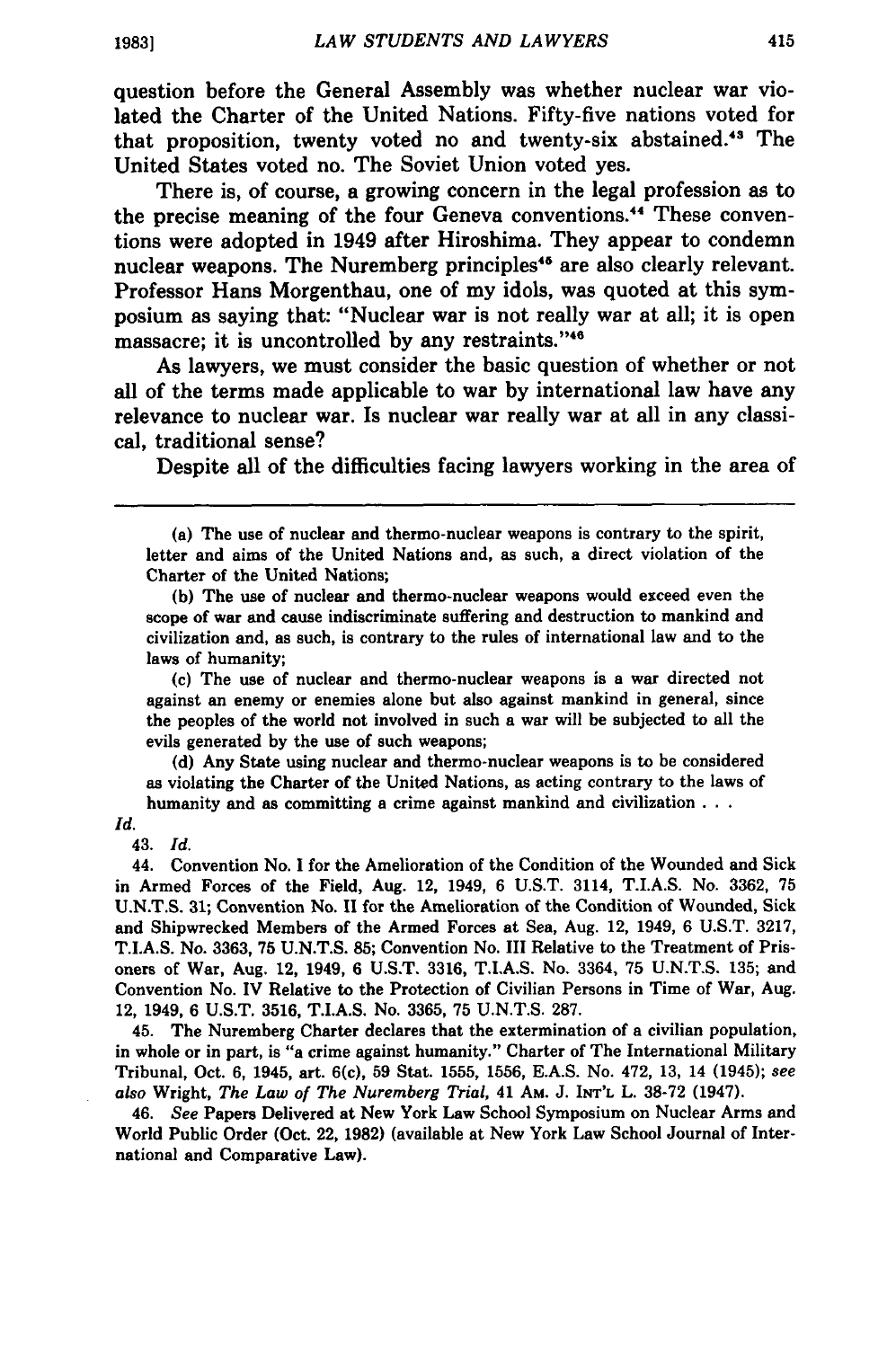arms control, I have a great deal of hope for their success because the appeal of law in the United States is enormous. Someone has said recently that the United States, though divided by religion and ethnic background, is united by its adherence to law and to American legal institutions. If the lawyers, therefore, can come forward and enunciate clear principles applicable to nuclear war, a great deal of progress could be made.

It must be remembered, furthermore, that lawyers specialize in diminishing animosity. Bringing people together to bargain with each other and compromise is the essential work of lawyers. In addition, lawyers should note that our adversaries are not the Russian people, but the Soviet leaders. The Russian people are highly regarded by us. We love Tolstoy, we listen to Tchaikovsky and we grew up on the novels of Dostoevski.

In addition, the people of the United States were the allies of the people of the Soviet Union in World War **II.** Consequently, the present animosity is not one of long historic standing, as is the hostility between Vietnam and China, but a recent development. Let us hope, therefore, that it is something that can be overcome and that the diminishing of hostility can be brought about by lawyers who have the training necessary to dissolve the hysteria which sometimes arises when the word "Communism" or "Marxism" is employed.

Lawyers have yet another legal puzzle to contemplate. Is the nuclear weapon in the possession of the President contrary to the letter or the spirit of the War Powers Act?<sup>47</sup> It was mentioned at this symposium that in a democracy, we diffuse the power to declare war so that Congress, and Congress alone, has this solemn responsibility. Nonetheless, in the nuclear age we have given that power to but one individual, the President of the United States. He has the power to devastate half of the world. Is that consistent with American tradition and with the overall purposes of the War Powers Act which was passed **by** Congress over the veto of President Nixon?

Lawyers in this country have had a fantastic influence. We all should be proud of what lawyers have done in the history of the United States. Despite all the criticisms of the legal profession, some justified

Id.

<sup>47.</sup> War Powers Act, **50 U.S.C.** §§ 1541-1548 **(1973).**

<sup>(</sup>a) It is the purpose of this joint resolution to fulfill the intent of the framers of the Constitution of the United States and insure that the collective judgment of both the Congress and the President will apply to the introduction of United States Armed Forces into hostilities, or into situations where imminent involvement in hostilities is clearly indicated **by** the circumstances, and to the continued use of such forces in hostilities or in such situations.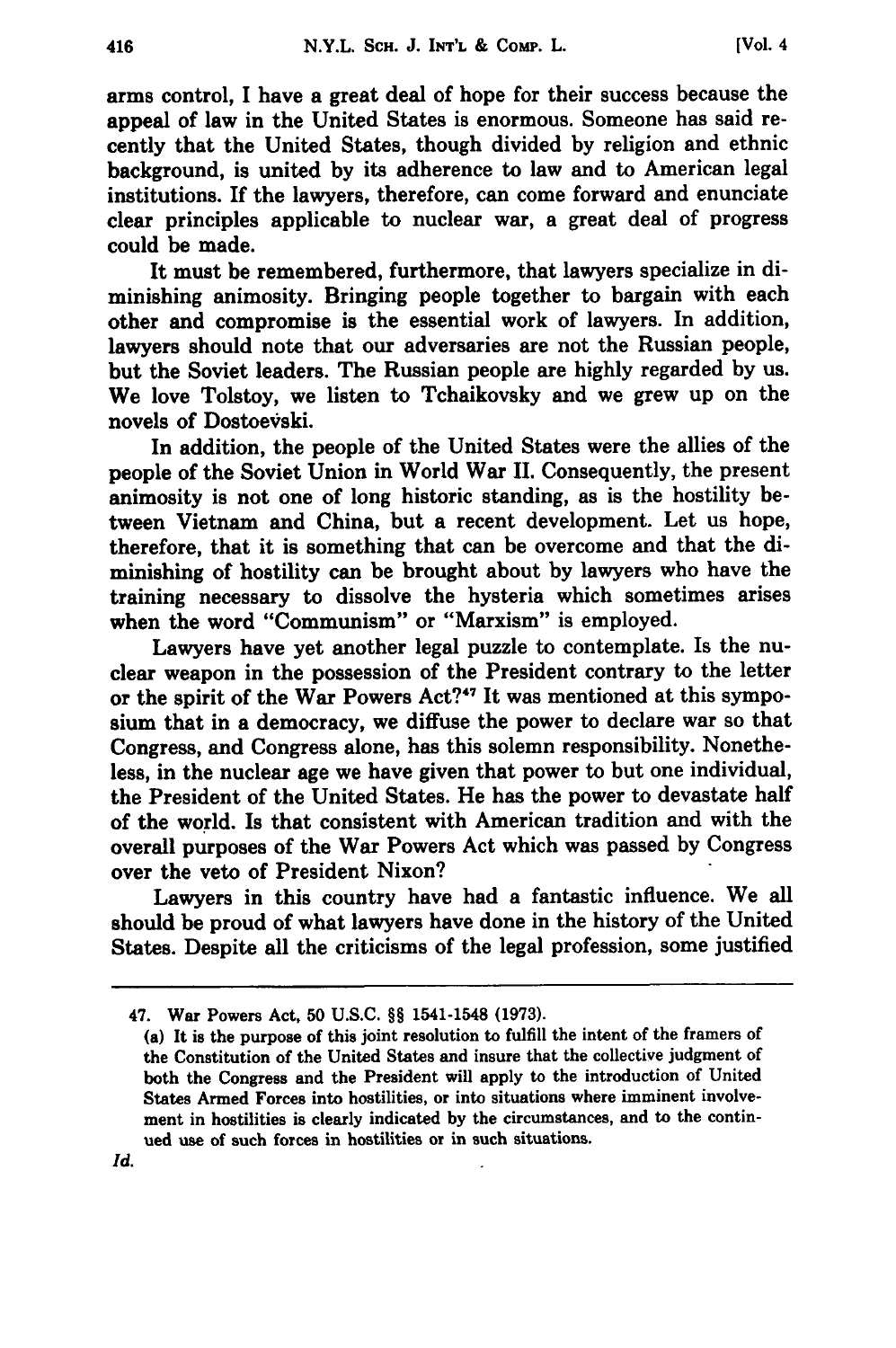**19831**

and some not, lawyers have been symbol-makers in the history of the United States. Lawyers wrote the Declaration of Independence and fashioned the United States Constitution. Lawyers, over a period of eight centuries, have hammered out Anglo-American law. This system of justice is the most widely employed and the most influential body of jurisprudence ever devised in the history of man.

The Soviet Union, to some extent, shares some of our basic legal principles. Can lawyers from these two superpowers reconcile the differences of both sides? Lawyers in this country after the Civil War put together the 13th, 14th and 15th Amendments. More recently, lawyers wrote the Civil Rights Act of 1964, the Voting Rights Act of **1965** and the Fair Housing Act of **1968.** Lawyers also incorporated into our legal institutions the environmental revolution of the 1970's. No leader at any time has repudiated the great role that lawyers have played in the history of the United States.

Nuclear proliferation is the third of three great crises in the history of the United States. First, there was the question of what we should do about England. This nation very bravely decided to break off our connection with England and have a revolution. People predicted dire consequences, but the result was very constructive. The second great revolution and moral crisis was the Civil War. It tore the country apart. Eventually, the nation came together again and proclaimed equality for all people. The third crisis is, obviously, the one involving nuclear weapons. How can the United States extricate itself from this terrible situation in which it possesses **30,000** nuclear weapons and manufactures **3** more every day, **1,300** every year?

For the first time in the history of the nuclear era, the legal profession is deeply concerned. Throughout the legal profession in the United States there is anxiety and apprehension about the nuclear arms race. From my point of view, this concern is a grace of God that has come for the benefit of us all. I would urge that we not allow this moment of grace to pass.

Scientists and educators, indeed all people, are anxious to do something. This is a time of desperation, as was noted in August of **1982** at the 22nd Pugwash Council that convened in Warsaw.48 This council is a group of scientists and public figures that has been meeting to discuss disarmament issues for more than thirty years.<sup>49</sup> One hundred sixty scientists from thirty-seven nations came together in War-

<sup>48.</sup> Pugwash Council, *Statement From The Council,* **38 BULL.** OF **THE ATOM.** Sci. 2 **(1982).**

<sup>49.</sup> *Id.*